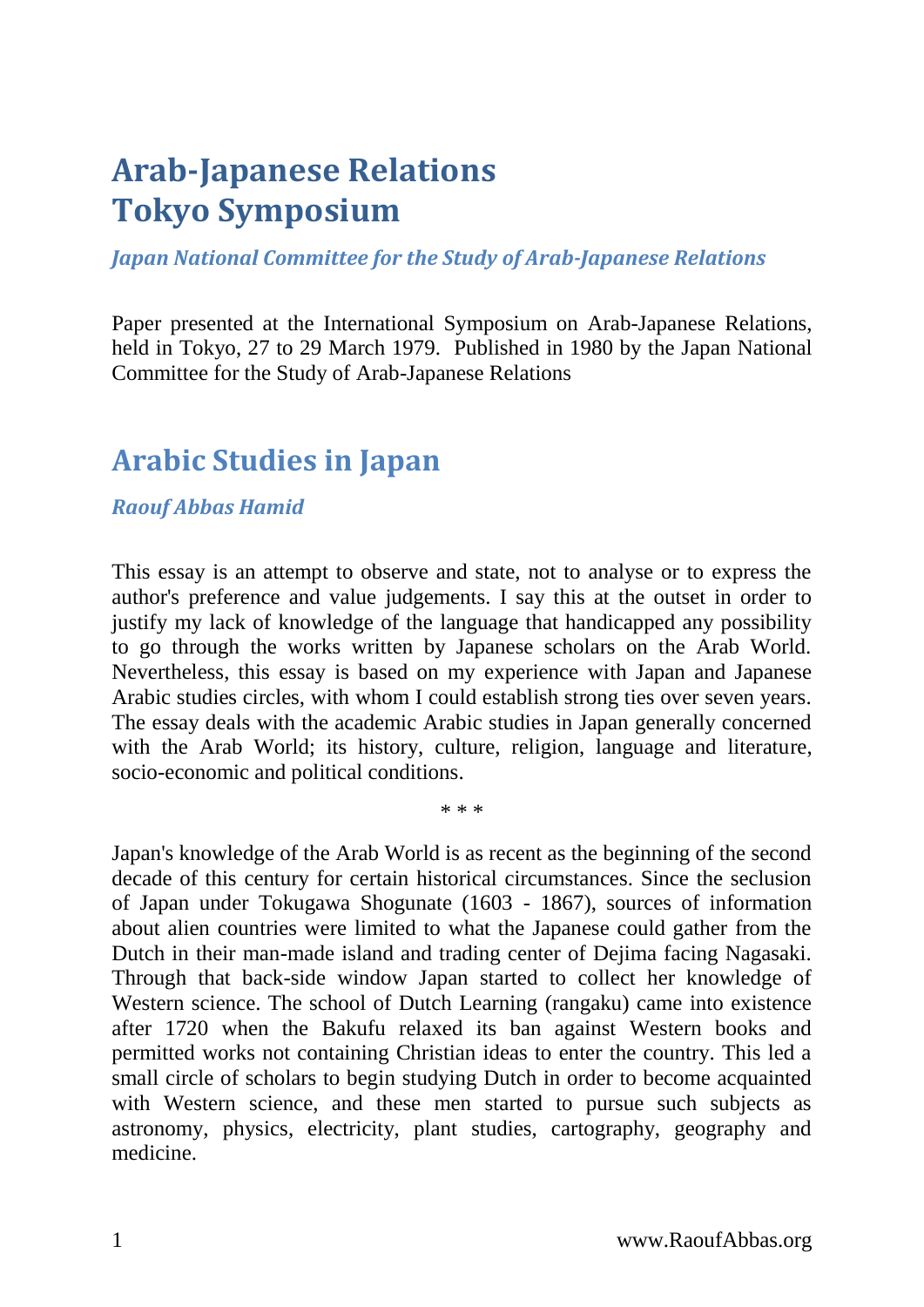Through that back-side window Japan obtained her first scattered informations about the Arab Countries; their peoples, culture and history based on what the Japanese scholars heard from Western traders and missionary. The first work of the kind was written by Arai Hakuseki in the first decade of the eighteenth century titled Seiyo Kibun (What I heard about the West). In his work Arai introduced the first informations about the Arab countries and Egypt which he could gather through a certain Italian missionary named Sidocci.

The mid-nineteenth century witnessed the collapse of Japan's policy of isolation and seclusion as a result of external pressures exerted by foreign states, and the revolutionary social pressures within Japan herself. To put the matter another way, when in 1854 the Japanese signed a treaty with the United States, they were not reacting solely to the American naval power; they were reacting also to the fundamental needs of their own society. Hence, the seclusion was ended and replaced by a broad policy of intercource with the West. As a result, the Shogunate and the system of feudalism were replaced by a centralised administration carried on in the name of the emperor MEIJI (1868 - 1912), which launched the modernization process of education, army, etc.

Despite the intercource with the West and strengthening trade and cultural relations, Japanese policy was occupied with the fear of Western influence especially when Japan needed investments to build railways. Concerning this matter there were two choices; either to invite foreign investments, or to depend exclusively on the national capital. Some politicians and businessmen stubbornly warned from being pushed into the debt trap of foreign powers in order to avoid Egypt's destiny. They studied carefully the experience of Egypt with foreign investments and its political concequences. Shibusawa Eiichi, the leading entrepreneur of Meiji era, dealt with this issue in his work "Kosei Nikki" (Rebirth Diaries). Some leading politicians such as Ito Hirobumi, Matsukata Masayoshi, and Okuma Shigenobu contributed to the campaign.

Again, the experience of Egypt with foreign influence was inspiring to Shiba Shiro in his autobiographical novel published in 1888, under the title "Kajin No Kigu" (Romantic Meeting with Two Fair Ladies). In the meanwhile the writer went in a trip to Europe escorting Tani Kanjo, the minister of agriculture and commerce, who recognized his abilities and appointed him as his private secretary. At Ceylon Shiba and his chief were able to meet Arabi Pasha, the Egyptian nationalist leader in exile, who explained to them Egypt's experience with "the aggressiveness of imperialism of the white race". Their arrival in Egypt afforded them an opportunity to observe the situation under the British Occupation. When Shiba and the minister returned to Japan in 1888, they both resigned their position and joined the political opposition to foreign debts and unequal treaties with foreign powers.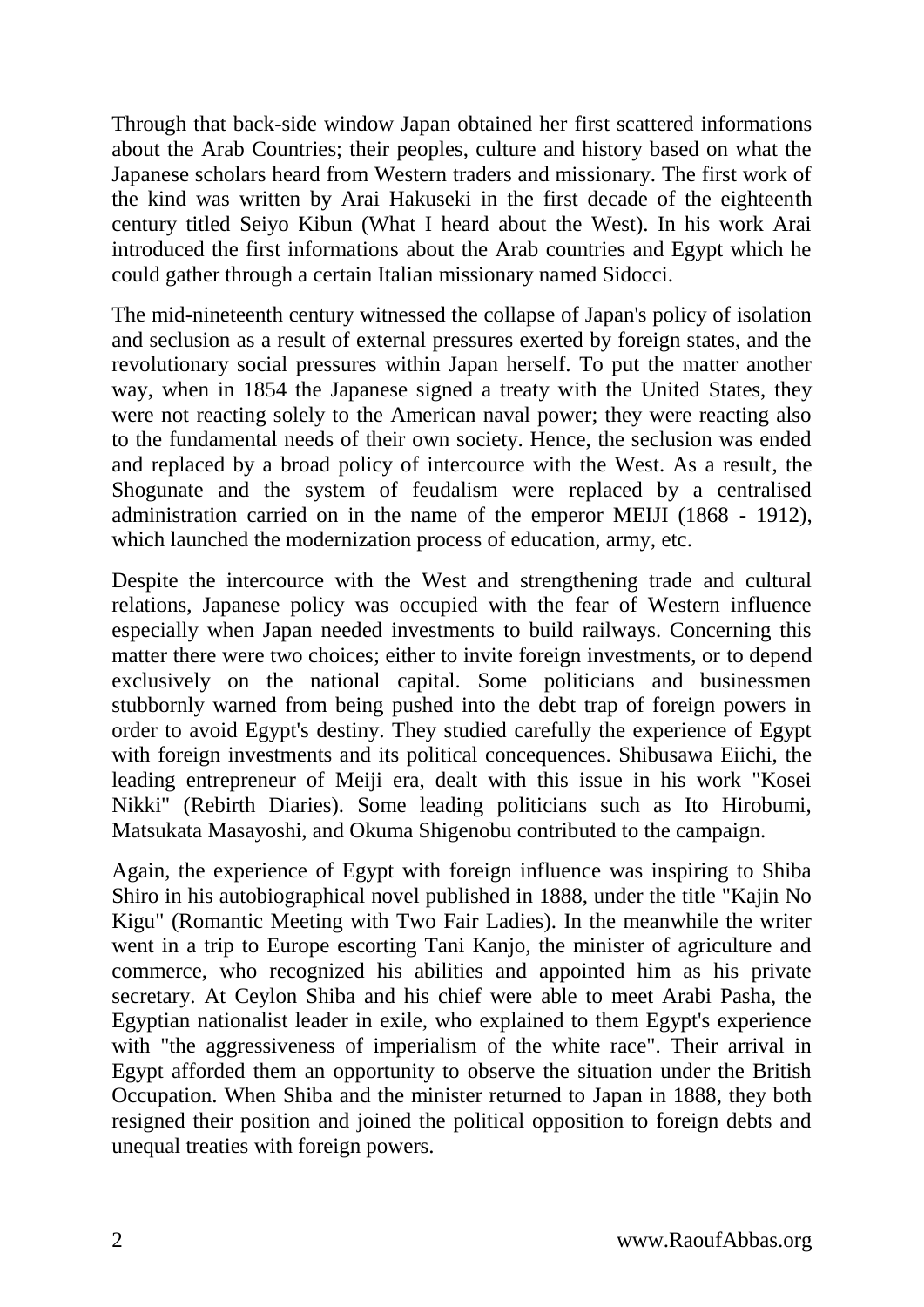By the end of 1880's the political ideas of Jamal Ad-din al Afghani about Pan-Islamism were introduced to Japan by Yano Ryukei in his work "Keikoku Bidan" (The Story of Politicians). Both Qur'an and the work of Ibn Ishaq "Sirat Muhammed" were translated from English.

However, Japan's concern with Egypt or Islamic culture at that time cannot be separated from the general trend of Japanese intellectuals who focussed their intention to the study of human cultures. Arabic studies as desciplined studies were not in existence before the 1910's, when Japanese capitalism were matured enough to push the country's policy towards military expansion at the expense of neighbouring countries, and the Russo-Japanese War (1904-1905) which resulted in the establishment of Japanese existence and interests in Korea and Manchuria.

The expansionist movement was accompanied by a wide interest in Chinese and Asian studies which became the task of the Great Japan Cultural Association (Dai Nippon Bummei Kyokai). In 1911 the Association issued the Japanese version of Cromer's Modern Egypt with a preface stating that the British experience in Egypt is rather instructive to Japan in her administration of Korea. The fact of having an Islamic community in China encouraged the Association to study Islamic history and culture in order to find suitable approach to the Chinese Muslims and to mark the beginning of Islamic and Arabic studies in Japan.

Since then the Islamic and Arabic studies were deeply influenced by the strategic necessities of the Japanese government either economic or political. Consequently, we can distinguish three phases in the development of those studies closely connected with the development of Japanese politics and economic interests.

#### - I -

The Inter War Period witnessed the first phase, in which four Arabic studies institutions of semi-governmental nature came into being.

- (a) The Islamic Association of Great Japan (Dai-Nihon Kaikyo Kyokai) to which professors Matsuda Hisao, Iwanaga Hiroshi and Kobayashi Hajime were affiliated. Their concerns were varied from Islamic law and religion to the history of Islamic countries in general. Professor Kobayashi Hajime is a good example of this group. He started his academic career by Islamic law and shifted to the contemporary history of the Arab World.
- (b) The Institute for Islamic Studies (Kaikyo-Ken Kenkyujo) which was founded by Manchuria Railway Company to study the cultural background of the Chinese Muslims. To this institute professors Nohara Shiro, Takeuchi Yoshimi, Garno Reiichi, Kanazawa Makoto and Maejima Shinji were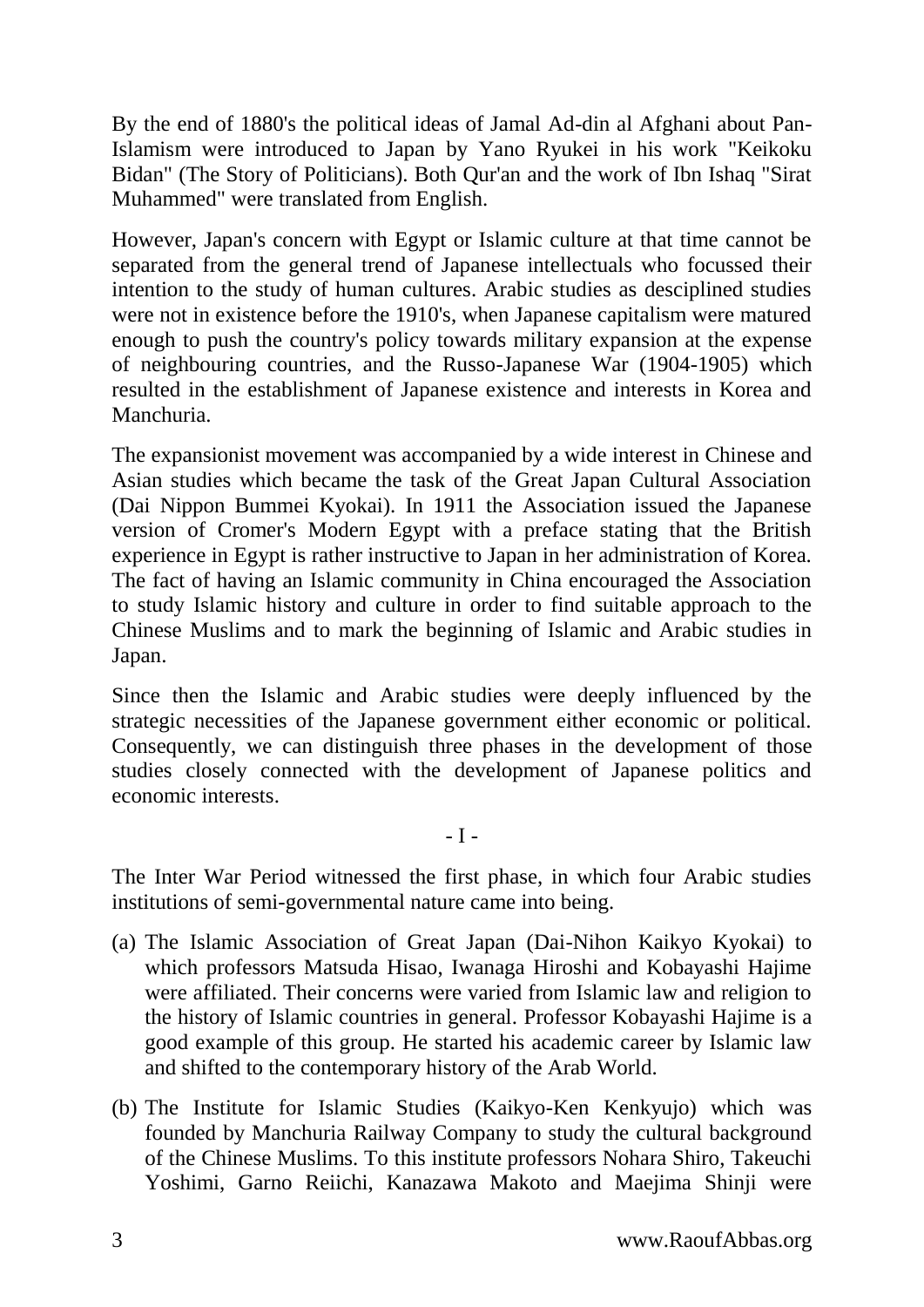affiliated. While the first and second turned to Sinology, the third shifted to Persian and the fourth to the modern history of France. Only professor Maejima Shinji continued his career to be the leading Japanese Arabist.

- (c) The Research Section of the Ministry of Foreign Affairs (Gaimu sho) which concentrated on the Arabic language and political affairs of the Arab countries. It was an apprenticeship center for training the young diplomats who were supposed to serve in the Arab World. Besides, the Ministry started to despatch young diplomats to study Arabic language in Egypt since 1926. Among the members of this section were those who could develop their studies and became deeply interested in the literature and history of Arabs. To the latter belong some distinguished diplomats such as Tamura Hideji, Ohara Yoichiro, Odaka Masanao, Nakano Eijiro and Kawasaki Torao.
- (d) The Pacific Research Association which was concerned with the study of Islamic culture and literature.

In 1939, before the outset of the war, Osaka University for Foreign Studies (Osaka Gaikokugo Daigaku) introduced Arabic as a branch of Semitic department. Since then Arabic became a disciplined study and among the graduates of this branch there are leading scholars of Arabic grammar and literature.

However, the Arabic and Islamic studies in the Inter-War period were deeply influenced by the works of the Western Orientalists as far as the Arab history and culture are concerned due to the fact that most of the Japanese scholars at that time could not consult original Arabic resources, only few of them had easy access to Arabic. But as far as the studies of Islamic history in China are concerned, the Japanese scholars were in better position since they could consult the first hand materials especially documents.

Since the Islamic studies institutions of that period were functioned as information centers to meet the demands of the Japanese diplomacy and business circles about South-east Asian and West Asian countries, they lost their raison d'etre after the defeat of Japan in the Second World War and were liquidated. Their staff members were scattered to various fields of interest, but some of them continued their career and joined the staff of certain universities.

For example, Professor Maejima Shinji who has been research worker of Kaikyo-Ken Kenkyujo sponsored by South Manchuria Railway Company, joined Keio University. He pioneered in Islamic history to which he made valuable contributions. He translated some original Arabic sources into Japanese. His translation of the Arabian Nights (The Thousand and One Nights)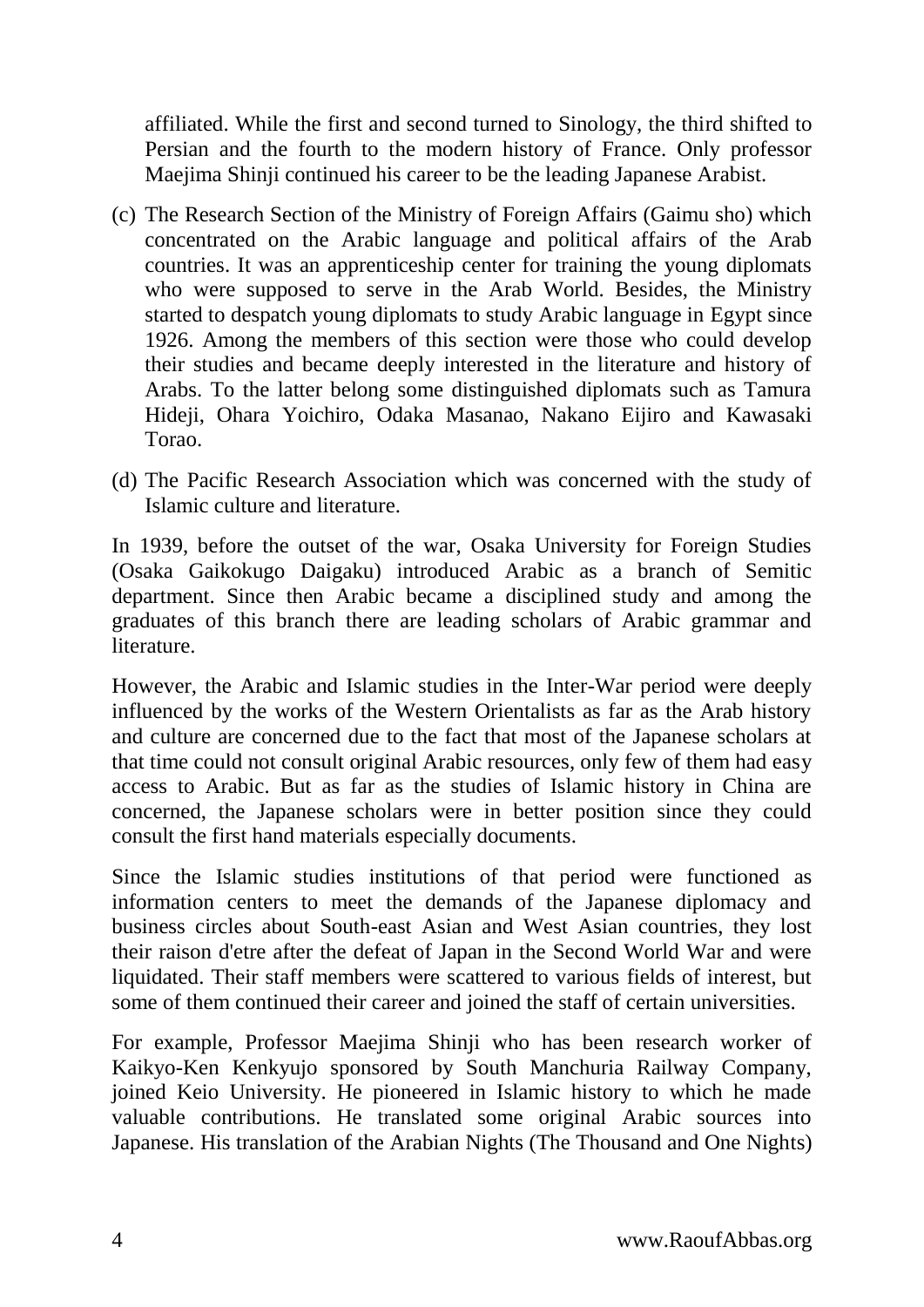came out in three volumes, he translated too the Travels of Ibn Battuta and al-Jahiz's work al-Bukhala (The Stingies).

#### - II -

Arabic studies in the Post-War years faced a critical dilemma. Once the governmental and semi-governmental institutions were collapsed due to the defeat which has been accompanied by the hard task of reconstruction, the Arabic studies in Japan were left for individual initiatives. While Professor Maejima Shinji established the Islamic historical studies in Keio University. Professor Izutsu Toshihiko of the same university concentrated on Islam as a religion. In 1957, he introduced the first Japanese version of Qur'an translated from Arabic in three volumes. He had the hard task of adapting Japanese characters to the Qur'anic expressions. His work on "God and Man in Qur'an" has been a unique reference in the subject for several years.

At the same time, Professor Haneda of Kyoto University pioneered the studies of Islam and Islamic culture in their regions of Mid-Asia especially the history of Turks. When he died Kyoto University turned his house into a research center for those studies known as Haneda Memorial House.

In addition, some Buddhist priests were interested in the studies of comparative religions and contributed to the study of Islam, then became more interested in certain area such as Honda Minobu who concentrated on Persian history and the history of Mongols in Persia and Mori Masao the prominent scholar of Turkish history and culture.

Another group of Japanese contained those who started their academic career as students of modern contemporary history of Europe, and organized a study group on imperialism in Asia and Africa. The nationalization of Suez Canal and following Suez War in 1956 drew their attention to study the historical background of imperialism in the Arab countries of West Asia. In search of the native viewpoint, they studied Arabic to the extent that they could be able to consult the Arabic resources. The results of their studies came out in a book on The Modern History of the Arabs compiled by Itagaki Yuzo and Nakaoka Saneki. In the 1960's the authors came to Cairo University to develop their knowledge and experience about the Arab affairs. Together with Miki Wataru, the third pillar of this group, they led a new trend in the Japanese Arabic studies.

Since the 1960's those individual efforts came to be appreciated and encouraged by the authorities when they found it necessary to have their own experts in West Asian affairs. It was then the time of economic recovery and the emergence of Japan's new capitalism.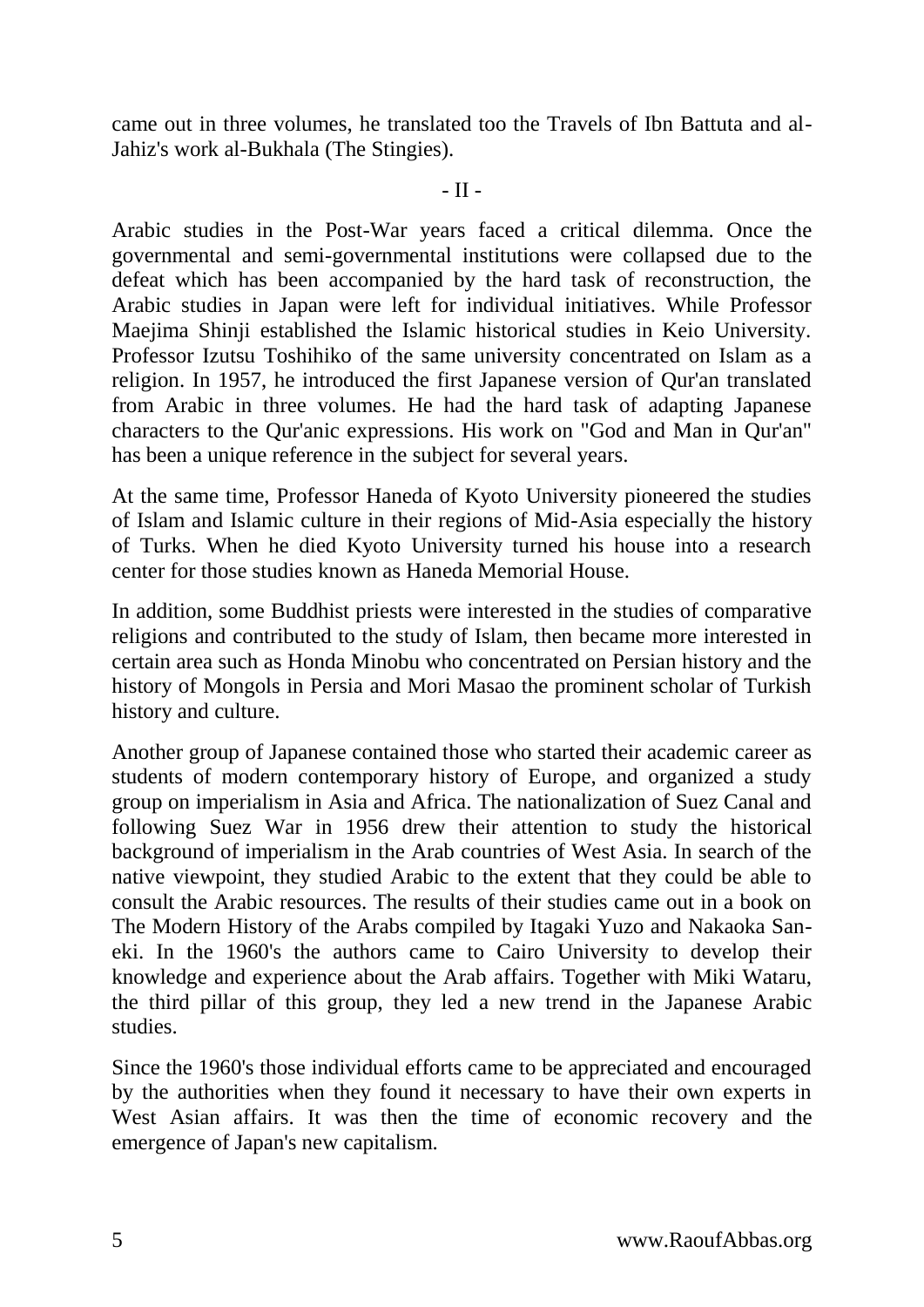Through the Occupation years Japan struggled up from the defeat and postwar disorder. When the Allies withdrew in 1952 her economy had at last regained its prewar level of output, real national output nearly tripled from 1951 to 1963, growing at over 9 percent a year. As Japan moves forward in the 1960's then she has already raised her productive powers twofold above their prewar level. Since the manufacturing industries were leading the boom, Japan's demand for energy was increasing. With the Arab East acting as the main supplier of Oil, Japan's economic interests in the area were growing, and the Arab-Japanese trade flourished.

Hence, developing the Arabic studies in Japan in order to create competent experts of Arab affairs became the main target of Japanese diplomacy and economic interests. Japanese companies handling business in the Arab countries badly needed personnel with some knowledge of Arabic created a demand for teaching Arabic language and led to the emergence of concerned institutions.

In 1961, Tokyo University for Foreign Studies (Tokyo Gaikokugo Daigaku) opened a new department for Arabic language and literature. In the meanwhile, the branch of Arabic language in the Semitic department of Osaka University for Foreign Studies gained independence. Courses for teaching Arabic language and literature were organized in various universities (Tokai, Tenri, Waseda, Keio and Takushoku Universities). Besides, the Egyptian Cultural Center, the Saudi-Japanese Friendship Association and the Kuwait-Japanese Friendship Association opened evening classes for teaching Arabic.

Again the Arabic studies in Japan reached a new boom. The Ministries of Education, International Trade and Industry, Ministry of Foreign Affairs and the Japanese business circles provided financial funds to the research projects and the academic institutions concerned with Arab affairs. The Arabic studies have to be re-organized in conformity with the needs of Japanese diplomacy and economic interests in several universities and research institutes.

Being the center of Arabic and Islamic studies from the mid-sixties to the early seventies, Tokyo University for Foreign Studies concentrated on the study of Arabic grammer, literature especially modern and Islamic Philosophy. The Institute for the Languages and Cultures of Asia and Africa (Ajia Afurika Gengo Bunka Kenkyujo) established by the same university in 1964 had a plan to promote a research project in both Islamic and African countries. In 1967, the co-ordinating project titled "Islamization and Modernization in Asia and Africa" was organized at the Institute.

This project made considerable success in bringing three generations of Japanese scholars together: those who started their research career in the Interwar period, those who started their career after the war and those who started in the sixties. Under the auspices of this project three periodical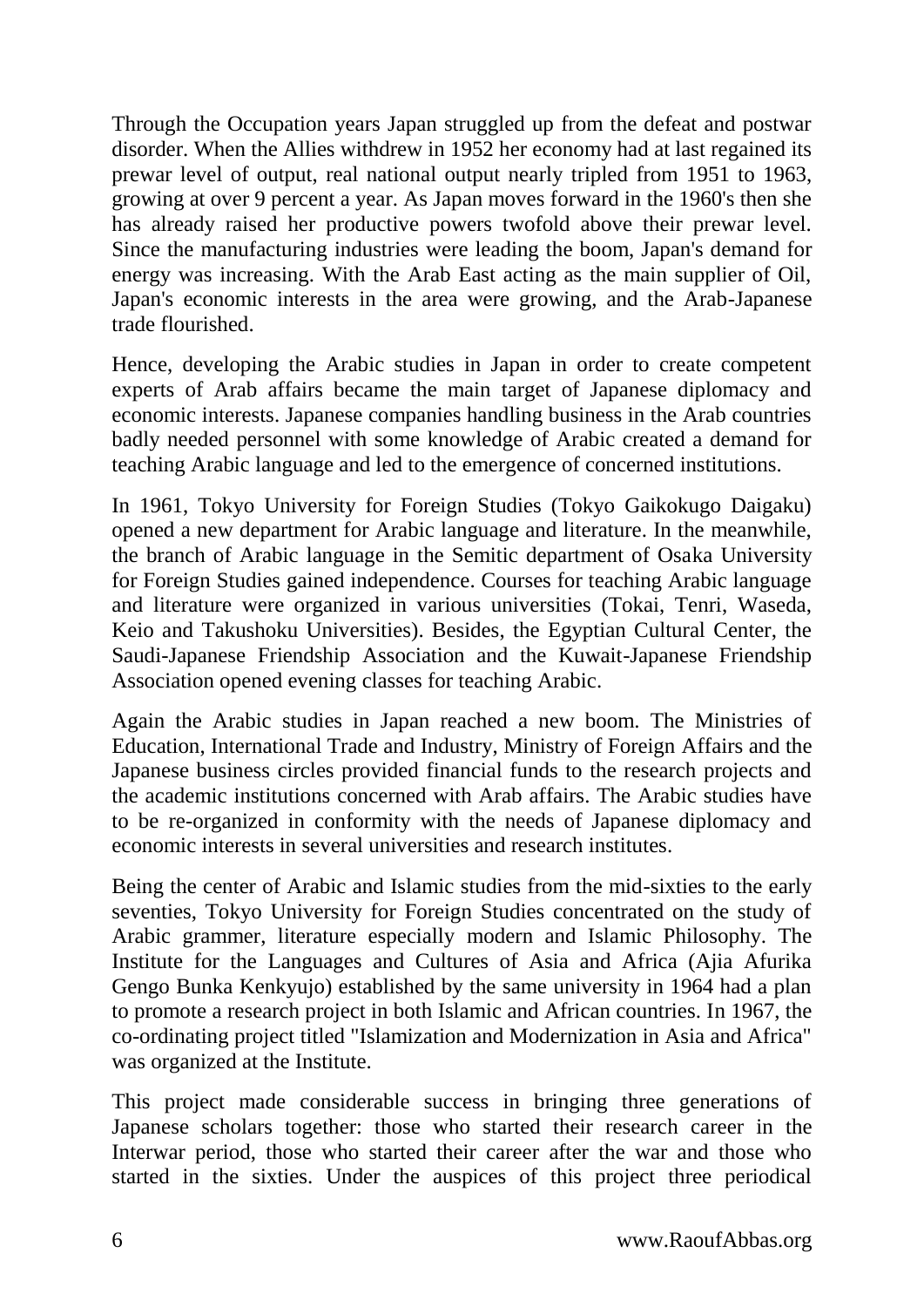symposiums a year had to be held to which scholars from various universities had to be invited. Each symposium was allocated for certain topic such as the Problems of Contemporary Islam in Southeast and West Asia, Islam in Middle Ages, Islam in Africa, Land-ownership and Land Systems in West Asia, Rural and Urban Societies in Muslim countries, Islamic Thought, and the Modern Arabic Literature.

At the term of a year, the Institute of the Languages and Cultures of Asia and Africa used to issue a publication containing the papers submitted to the symposiums in that year, together with the comments and discussions. This publication was titled "Islamization and Modernization in Asia and Africa". As the project lasted for seven years, the Institute issued seven volumes of this publication which presents the Japanese viewpoint on Islamic societies.

While Osaka University for Foreign Studies paid more attention to Arabic grammar and linguistics, both Tokyo and Kyoto Universities have wide range of interest in Islamic studies through the Institute of Oriental Culture (Toyo Bunka Kenkyujo) in the former, and the Institute of Middle Asia (Nairiku Ajia Kenkyujo) in the latter. The Institute of Oriental Culture of Keio University concentrated on the history of West Asian countries and comparative religion. Both Tenri and Taisho Universities shared the same interest.

Besides the universities, there are two independent research institutes considered among the basic centers of Arabic studies in Japan, the Institute of Developing Economies (Ajia Keizai Kenkyujo) founded in 1958 and the Middle East Institute (Chuto Chosakai) established in 1956. While the former institute is affiliated with the Ministry of International Trade and Industry, the latter is affiliated with the Ministry of Foreign Affairs. Their budgets are subsidized by the Government and Japanese business.

The Institute of Developing Economies is mainly concerned with the economic affairs and the socio-economic development in the Arab countries. Some research personnel were despatched to the Arab countries and succeeded in opening channels with the academic circles in the area, some Arab scholars were invited to the institute as well. The Institute organized study groups on the Middle East to which competent scholars from various Japanese universities are contributing.

The Middle East Institute is acting as a research and information center for Japanese diplomacy and business. It recurits the Middle East experts from the universities to carry out the research projects, and issues the Annual Book on Middle East and North Africa to provide the interested Japanese circles with the basic informations about the area.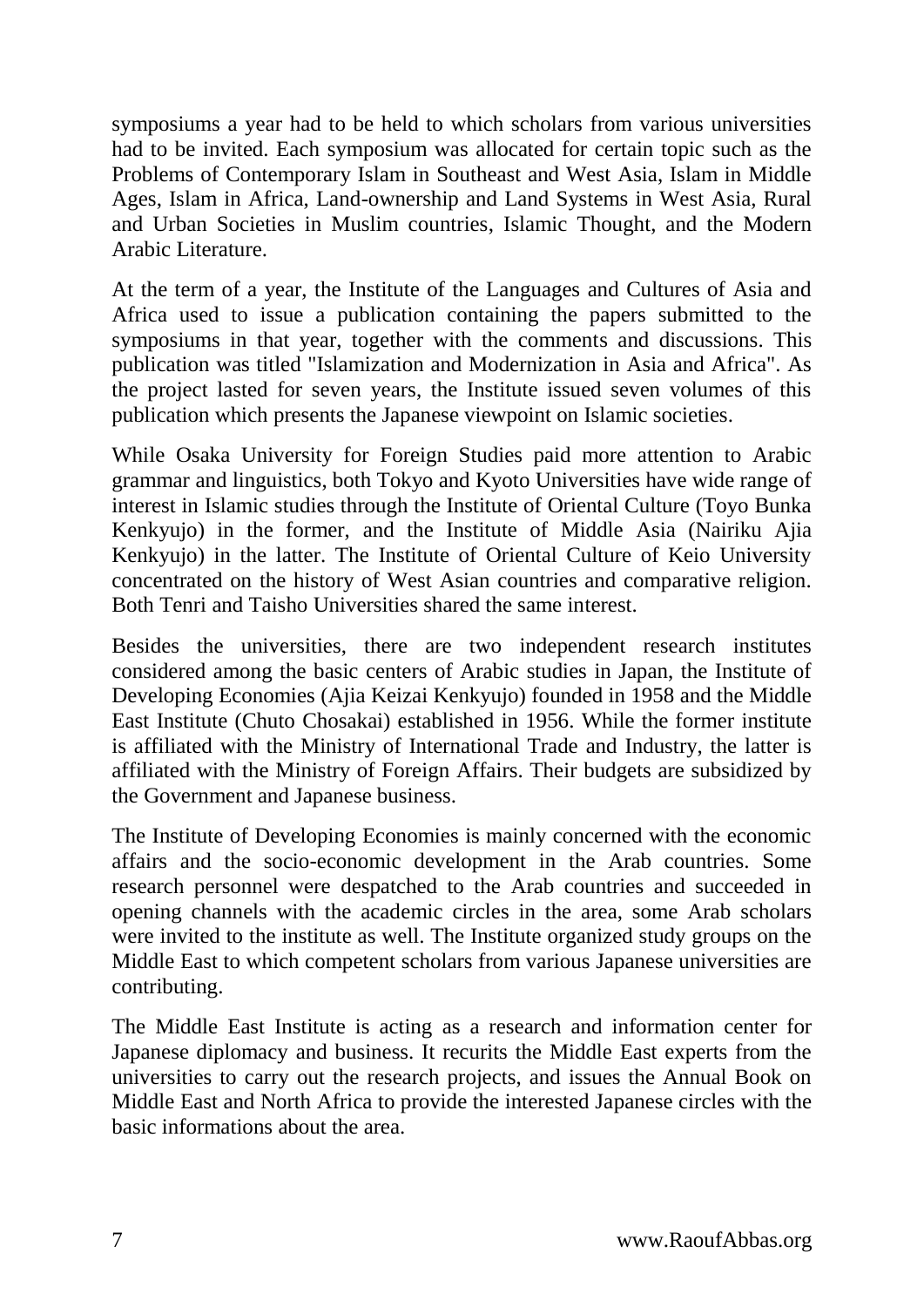In the early seventies there were three trends among the Japanese scholars. The first, represented those who had been educated in the West and were directly or indirectly disciples of the Western Orientalists, stood for following the traditions of Orientalism and looking for the institutes of Islamic and Oriental studies in the West as fundamental sources of informations on Arabic and Islamic countries without paying attention to the studies of contemporary Arab and Muslim scholars. To support their point of view they claimed that the contemporary works of native scholars are heavily depending on the works of the Western Orientalists. Professor Shimada Johei of Chuo University was the spokesman of this trend supported with a limited number of Japanese scholars.

The second trend was rather isolated and less supported. They call for a pure Japanese approach to Islam and Islamic societies based on the original sources and first-hand materials without considering the works of both Western Orientalists and contemporary Arab and Muslim scholars. They claimed that the Japanese scholars with their own way of thinking and cultural background could be able to have their own interpretation of Islam and Muslim societies which is different from the others. Professor Makino Shinya of the Arabic Department in Tokyo University for Foreign Studies was the advocate of this trend.

The third trend was far-sighted and gained the support of the majority of Japanese scholars. They drew their colleagues' attention to the fact that the Orientalist movement in the West was designed to meet the demands of imperialism. Hence the Western interpretation of Arab and Muslim societies was not always accurate, and the writings of the Western Orientalists on Japan are good evidence of the case. They called for taking the experience of the native scholars in Arab and Islamic countries together with the original sources as their guide without neglecting the writings of the Western scholars. Therefore interest should be cultivated in field studies and relations with Arab academic circles should be advanced. Professors Itagaki Yuzo (Tokyo University), Miki Wataru (AAKEN), and Nakaoka San-eki (AJIKEN) are the advocates of this trend which dominated the academic arena since 1973.

The third phase in the development of Arabic studies in Japan followed the October 1973 War and the oil crisis or what was described by the Japanese public opinion as the "Oil Shock". The impact of oil crisis on Japan was the most serious among the developed industrial countries, as shown by reports published by the Organization for Economic Co-operation and Development (OECD), due to the fact that Japan's dependence on overseas sources for her total energy requirement, and specifically her dependence on Arab oil for her oil needs is far greater than that of the others.

Naturally, Japan changed it's political attitude towards the Arab-Israel conflict and showed her intention to maintain and promote friendly relations with the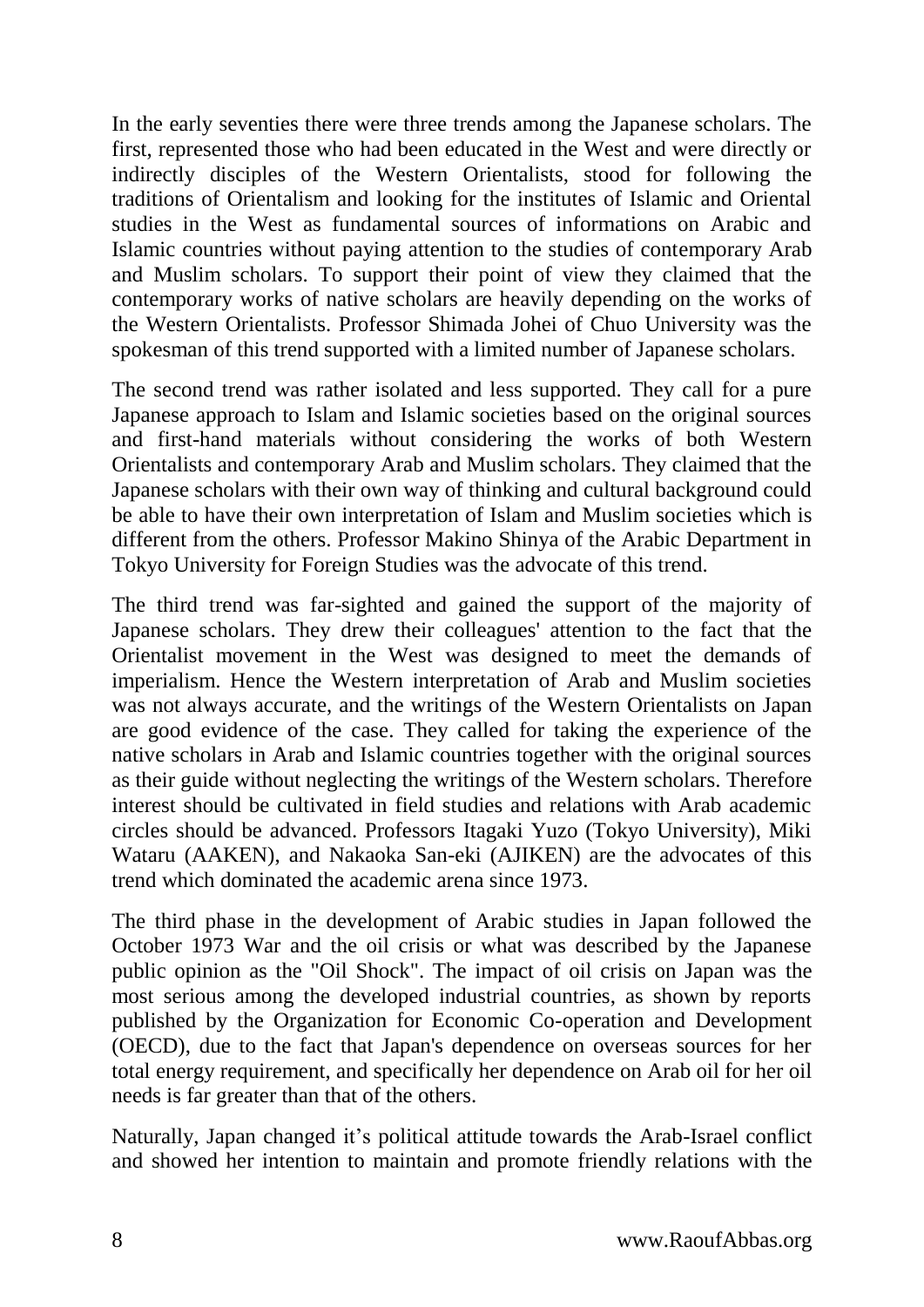Arabs through such measures as more active economic and technical cooperation to secure the supply of petroleum resources. This new Middle East policy impacted the Arabic studies in Japan.

Not only Government and business circles required a new approach to the Arab World, but also the Japanese people became more interested in the Arab affairs. The number of applicants to the Arabic language departments in the Japanese universities increased. The publishers became more interested in issuing books on the Arab countries and Arabic literature, etc.

In addition to the semi-governmental institutes which has been established in the sixties to supply informations on the Middle East to the Government and business circles, a new institute of the kind was founded in 1974. It is the Institute for Middle East Economies (Chuto Keizai Kenkyujo), mainly subsidized by the Agency for Economic planning and the business circles.

While the Institute of Developing Economies (AJIKEN) started a research project on the Middle East to cover the various aspects of contemporary problems, it encouraged the translation and publication of some important works of socio-economic and political significance. Under the auspices of this project the Japanese versions of al-Sharqawi's "al-Ardh" (by Nutahara), Tawfiq al-Hakim's work "Awdat-ul-Wa'iy" (by Horiuchi), and Mohamed Uda's work "Al-Wa'iy-ul Mafqud" (by Ikeda) were published.

The lnstitute for the Languages and Cultures of Asia and Africa (AAKEN) initiated a new trend in the Arabic studies. In the fall of 1974, a research team headed by Professor Miki Wataru was dispatched to the Middle East for six month term to investigate the comparative aspects of Islamic societies and their cultural changes. This team applied the field-work methods and collected various first-hand materials from the Arab countries. One of the important functions of the team was open channels with Arab universities and cultivate academic relations with the Arab scholars. The results of their studies came out in a series of publications in English and French titled "Studia Culturae Islamicae".

The Middle East Institute organized study groups to which the Middle East experts (scholars, journalists, diplomats and businessmen) participated. The topics of these study groups are closely related to Japan's policy, making and economic interests. The results of their studies are published and distributed to the concerned government agencies and business circles.

In spite of the increasing interest in the studies on recent conditions of the Arab World and especially the oil producing Arab Countries, the fundamental Islamic studies in the Oriental studies departments at the Japanese universities such as Tokyo, Keio and Kyoto are left behind.